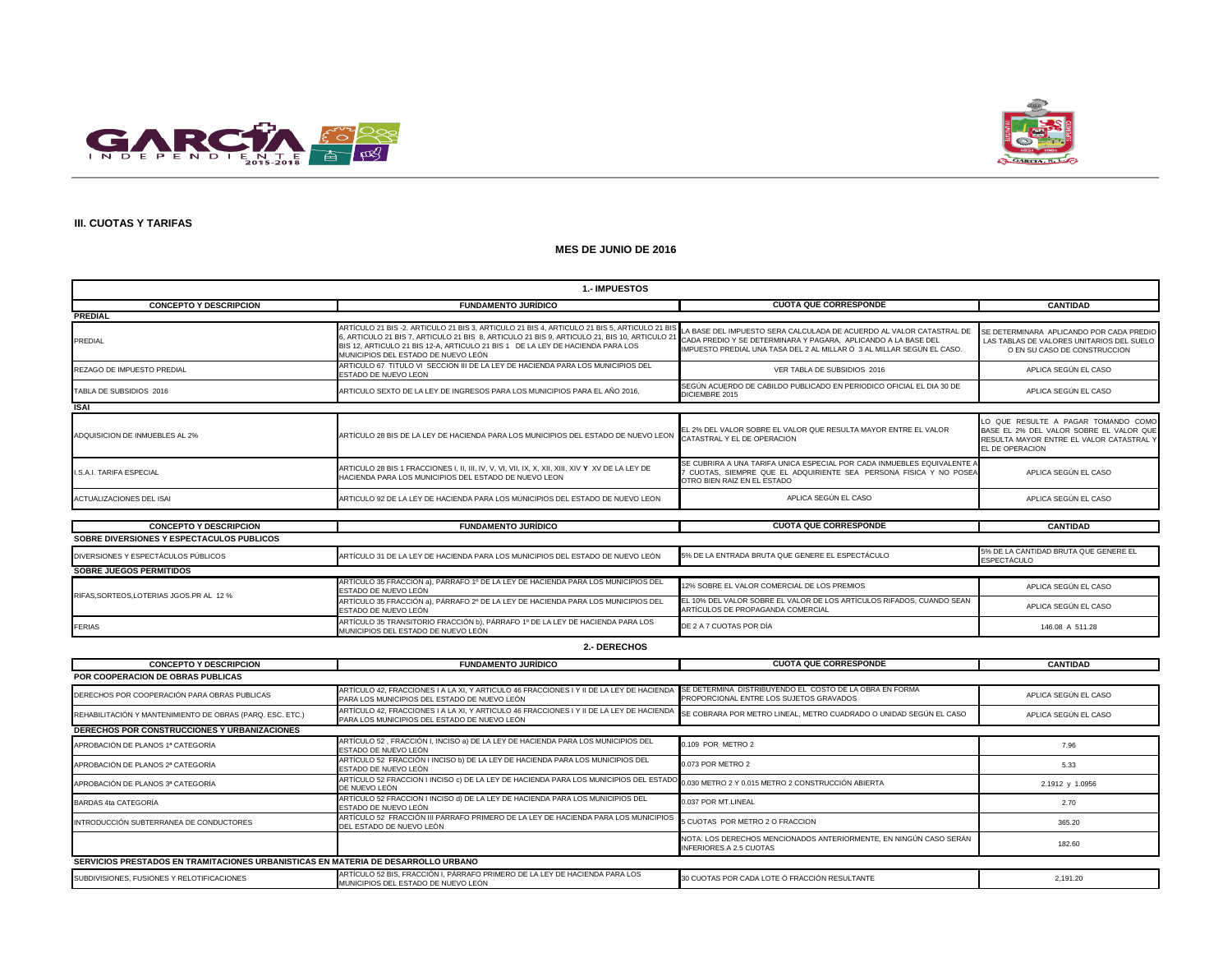| PREDIOS RESULTANTES DE HASTA 250 M2                                                        | ARTÍCULO 52 BIS, FRACCIÓN I, PÁRRAFO SEGUNDO DE LA LEY DE HACIENDA PARA LOS                                                                 | 3 CUOTAS POR CADA LOTE Ó FRACCIÓN RESULTANTE                                                                                                                                                                                                                                                                                                                                                                                                                                                                                                                                        | 219.12                                                                                                                                                                     |
|--------------------------------------------------------------------------------------------|---------------------------------------------------------------------------------------------------------------------------------------------|-------------------------------------------------------------------------------------------------------------------------------------------------------------------------------------------------------------------------------------------------------------------------------------------------------------------------------------------------------------------------------------------------------------------------------------------------------------------------------------------------------------------------------------------------------------------------------------|----------------------------------------------------------------------------------------------------------------------------------------------------------------------------|
| FACTIBILIDAD Y LINEAMIENTO                                                                 | MUNICIPIOS DEL ESTADO DE NUEVO LEÓN<br>ARTÍCULO 52 BIS, FRACCIÓN I, PÁRRAFO TERCERO DE LA LEY DE HACIENDA PARA LOS                          | <b>2 CUOTAS</b>                                                                                                                                                                                                                                                                                                                                                                                                                                                                                                                                                                     | 146.08                                                                                                                                                                     |
| INICIO DE TRAMITE DE USO DE SUELO O EDIFICACION                                            | MUNICIPIOS DEL ESTADO DE NUEVO LEÓN                                                                                                         |                                                                                                                                                                                                                                                                                                                                                                                                                                                                                                                                                                                     |                                                                                                                                                                            |
| INICIO DE TRAMITE DE LICENCIA DE USO DE SUELO O EDIFICACIÓN                                | ARTÍCULO 52 BIS, FRACCIÓN II, INCISO b) DE LA LEY DE HACIENDA PARA LOS MUNICIPIOS DEL                                                       | <b>6 CUOTAS</b>                                                                                                                                                                                                                                                                                                                                                                                                                                                                                                                                                                     | 438.24                                                                                                                                                                     |
| <b>HASTA 100 M2</b><br>INICIO DE TRÁMITE DE LICENCIA DE USO DE SUELO Ó EDIFICACIÓN         | ESTADO DE NUEVO LEÓN<br>ARTÍCULO 52 BIS, FRACCIÓN II, INCISO b) DE LA LEY DE HACIENDA PARA LOS MUNICIPIOS DEL                               |                                                                                                                                                                                                                                                                                                                                                                                                                                                                                                                                                                                     |                                                                                                                                                                            |
| MAYOR DE 100 Y HASTA 250 M2                                                                | ESTADO DE NUEVO LEÓN                                                                                                                        | 12 CUOTAS                                                                                                                                                                                                                                                                                                                                                                                                                                                                                                                                                                           | 876.48                                                                                                                                                                     |
| INICIO DE TRÁMITE DE LICENCIA DE USO DE SUELO Ó EDIFICACIÓN<br>MAYOR DE 250 Y HASTA 500 M2 | ARTÍCULO 52 BIS, FRACCIÓN II, INCISO c) DE LA LEY DE HACIENDA PARA LOS MUNICIPIOS DEL<br>ESTADO DE NUEVO LEÓN                               | 18 CUOTAS                                                                                                                                                                                                                                                                                                                                                                                                                                                                                                                                                                           | 1,314.72                                                                                                                                                                   |
| INICIO DE TRÁMITE DE LICENCIA DE USO DE SUELO Ó EDIFICACIÓN<br>MAYOR DE 500 HASTA 1000 M2  | ARTÍCULO 52 BIS, FRACCIÓN II, INCISO d) DE LA LEY DE HACIENDA PARA LOS MUNICIPIOS DEL<br>ESTADO DE NUEVO LEÓN                               | 24 CUOTAS                                                                                                                                                                                                                                                                                                                                                                                                                                                                                                                                                                           | 1,752.96                                                                                                                                                                   |
| INICIO DE TRÁMITE DE LICENCIA DE USO DE SUELO Ó EDIFICACIÓN<br>MAYOR DE 1000 M2            | ARTÍCULO 52 BIS, FRACCIÓN II, INCISO e) DE LA LEY DE HACIENDA PARA LOS MUNICIPIOS DEL<br>ESTADO DE NUEVO LEÓN                               | 30 CUOTAS                                                                                                                                                                                                                                                                                                                                                                                                                                                                                                                                                                           | 2,191.20                                                                                                                                                                   |
|                                                                                            |                                                                                                                                             |                                                                                                                                                                                                                                                                                                                                                                                                                                                                                                                                                                                     |                                                                                                                                                                            |
| LICENCIAS DE USO DE SUELO O EDIFICACIONES                                                  | ARTÍCULO 52 BIS, FRACCIÓN III, INCISO a) DE LA LEY DE HACIENDA PARA LOS MUNICIPIOS DEL                                                      |                                                                                                                                                                                                                                                                                                                                                                                                                                                                                                                                                                                     |                                                                                                                                                                            |
| LICENCIA DE USO DE SUELO Ó EDIFICACIÓN HASTA 100 M2                                        | ESTADO DE NUEVO LEÓN                                                                                                                        | 6 CUOTAS                                                                                                                                                                                                                                                                                                                                                                                                                                                                                                                                                                            | 438.24                                                                                                                                                                     |
| LICENCIA DE USO DE SUELO Ó EDIFICACIÓN MAYOR DE 100 HASTA 250 M2                           | ARTÍCULO 52 BIS, FRACCIÓN III, INCISO b) DE LA LEY DE HACIENDA PARA LOS MUNICIPIOS DEL<br>ESTADO DE NUEVO LEÓN                              | 12 CUOTAS                                                                                                                                                                                                                                                                                                                                                                                                                                                                                                                                                                           | 876.48                                                                                                                                                                     |
| LICENCIA DE USO DE SUELO Ó EDIFICACIÓN MAYOR DE 250 HASTA 500 M2                           | ARTÍCULO 52 BIS, FRACCIÓN III, INCISO c) DE LA LEY DE HACIENDA PARA LOS MUNICIPIOS DEL<br>ESTADO DE NUEVO LEÓN                              | 18 CUOTAS                                                                                                                                                                                                                                                                                                                                                                                                                                                                                                                                                                           | 1,314.72                                                                                                                                                                   |
| LICENCIA DE USO DE SUELO Ó EDIFICACIÓN MAYOR DE 500 HASTA 1000                             | ARTÍCULO 52 BIS, FRACCIÓN III, INCISO d) DE LA LEY DE HACIENDA PARA LOS MUNICIPIOS DEL<br>ESTADO DE NUEVO LEÓN                              | 24 CUOTAS                                                                                                                                                                                                                                                                                                                                                                                                                                                                                                                                                                           | 1.752.96                                                                                                                                                                   |
| LICENCIA DE USO DE SUELO MAYOR DE 1000 M2                                                  | ARTÍCULO 52 BIS, FRACCIÓN III, INCISO e) DE LA LEY DE HACIENDA PARA LOS MUNICIPIOS DEL<br>ESTADO DE NUEVO LEÓN                              | 30 CUOTAS                                                                                                                                                                                                                                                                                                                                                                                                                                                                                                                                                                           | 2,191.20                                                                                                                                                                   |
| <b>ADICIONALES</b>                                                                         |                                                                                                                                             |                                                                                                                                                                                                                                                                                                                                                                                                                                                                                                                                                                                     |                                                                                                                                                                            |
| ADICIONALES LICENCIA DE USO DE DUELO Ó EDIFICACIÓN HASTA 100M2                             | ARTÍCULO 52 BIS, FRACCIÓN III, PÁRRAFO SEGUNDO, INCISO a) DE LA LEY DE HACIENDA PARA<br>OS MUNICIPIOS DEL ESTADO E NUEVO LEÓN               | 0.08 CUOT. POR MT2                                                                                                                                                                                                                                                                                                                                                                                                                                                                                                                                                                  | 5.84                                                                                                                                                                       |
| ADICIONALES LICENCIA DE USO DE SUELO Ó EDIFICACIÓN MAYOR DE 100<br><b>HASTA 250 M2</b>     | ARTÍCULO 52 BIS, FRACCIÓN III, PÁRRAFO SEGUNDO, INCISO b) DE LA LEY DE HACIENDA PARA<br>LOS MUNICIPIOS EL ESTADO DE NUEVO LEÓN              | 0.16 CUOT., POR MT2                                                                                                                                                                                                                                                                                                                                                                                                                                                                                                                                                                 | 11.69                                                                                                                                                                      |
| ADICIONALES LICENCIA DE USO DE SUELO Ó EDIFICACIÓN MAYOR DE 250                            | ARTÍCULO 52 BIS, FRACCIÓN III, PÁRRAFO SEGUNDO, INCISO c) DE LA LEY DE HACIENDA PARA                                                        | 0.24 CUOT. POR MT2                                                                                                                                                                                                                                                                                                                                                                                                                                                                                                                                                                  | 17.53                                                                                                                                                                      |
| <b>HASTA 500 M2</b><br>ADICIONALES LICENCIA DE USO DE SUELO Ó EDIFICACIÓN MAYOR DE 500     | OS MUNICIPIOS DEL ESTADO DE NUEVO LEÓN<br>ARTÍCULO 52 BIS, FRACCIÓN III, PÁRRAFO SEGUNDO, INCISO d) DE LA LEY DE HACIENDA DE LOS            | 0.31 CUOT. POR MT2                                                                                                                                                                                                                                                                                                                                                                                                                                                                                                                                                                  | 22.64                                                                                                                                                                      |
| <b>HASTA 1000 M2</b><br>ADICIONALES LICENCIA DE USO DE SUELO Ó EDIFICACIÓN MAYOR DE 1000   | IUNICIPIOS DEL ESTADO DE NUEVO LEÓN<br>ARTÍCULO 52 BIS, FRACCIÓN III, PÁRRAFO SEGUNDO, INCISO e) DE LA LEY DE HACIENDA PARA                 |                                                                                                                                                                                                                                                                                                                                                                                                                                                                                                                                                                                     |                                                                                                                                                                            |
| M <sub>2</sub>                                                                             | OS MUNICIPIOS DELESTADO DE NUEVO LEÓN                                                                                                       | 0.38 CUOTAS POR MT2                                                                                                                                                                                                                                                                                                                                                                                                                                                                                                                                                                 | 27.76                                                                                                                                                                      |
|                                                                                            |                                                                                                                                             | NOTA: LA CUOTA PREVISTA NO EXCEDERÁ DE \$8.00 POR METRO CUADRADO PARA<br>EDIFICACIONES HABITACIONALES MULTIFAMILIARES. LAS CASAS-HABITACION<br>ESTARAN EXENTAS DEL PAGO DE ESTE DERECHO.                                                                                                                                                                                                                                                                                                                                                                                            | SEGÚN SEA EL CASO                                                                                                                                                          |
| FACTIBILIDAD Y AUTORIZACION DE REGIMEN DE CONDOMINIO                                       |                                                                                                                                             |                                                                                                                                                                                                                                                                                                                                                                                                                                                                                                                                                                                     |                                                                                                                                                                            |
| FACTIBILIDAD Y AUTORIZACIÓN DE RÉGIMENES EN CONDOMINIO<br>VERTICAL                         | ARTÍCULO 52 BIS, FRACCIÓN IV, INCISO a) DE LA LEY DE HACIENDA PARA LOS MUNICIPIOS DEL<br>ESTADO DE NUEVO LEÓN                               | 0.12 CUOTAS POR MT.2 DE CONSTRUCCION                                                                                                                                                                                                                                                                                                                                                                                                                                                                                                                                                | 8.76                                                                                                                                                                       |
|                                                                                            | ARTÍCULO 52 BIS, FRACCIÓN IV, INCISO b) Y FRACCION V INCISO a) DE LA LEY DE HACIENDA DE<br>LOS MUNICIPIOS DEL ESTADO DE NUEVO LEÓN          | LOTES HABITACIONALES O INDUSTRIALES DE HASTA 150 M2: 0.107 CUOTAS                                                                                                                                                                                                                                                                                                                                                                                                                                                                                                                   | 7.82                                                                                                                                                                       |
| FACTIBILIDAD Y AUTORIZACIÓN DE RÉGIMENES EN CONDOMINIO<br>HORIZONTAL                       | ARTÍCULO 52 BIS, FRACCIÓN IV, INCISO b) Y FRACCION V INCISO b) DE LA LEY DE HACIENDA DE<br>LOS MUNICIPIOS DEL ESTADO DE NUEVO LEÓN          | LOTES HABITACIONALES O INDUSTRIALES DE MAS DE 150 M2 HASTA 300 M2: 0.143<br><b>CUOTAS</b>                                                                                                                                                                                                                                                                                                                                                                                                                                                                                           | 10.44                                                                                                                                                                      |
|                                                                                            |                                                                                                                                             | LOTES HABITACIONALES O INDUSTRIALES DE MAS DE 300 M2: 0.172 CUOTAS                                                                                                                                                                                                                                                                                                                                                                                                                                                                                                                  | 12.56                                                                                                                                                                      |
|                                                                                            |                                                                                                                                             | LOTES HABITACIONALES O INDUSTRIALES DE HASTA 150 M2: 0.107 CUOTAS                                                                                                                                                                                                                                                                                                                                                                                                                                                                                                                   | 7.82                                                                                                                                                                       |
|                                                                                            |                                                                                                                                             |                                                                                                                                                                                                                                                                                                                                                                                                                                                                                                                                                                                     |                                                                                                                                                                            |
|                                                                                            | ARTÍCULO 52 BIS, FRACCIÓN IV, INCISO c) Y FRACCION V INCISO c) NUMERO 1 DE LA LEY DE<br>HACIENDA DE LOS MUNICIPIOS DEL ESTADO DE NUEVO LEÓN | LOTES HABITACIONALES O INDUSTRIALES DE MAS DE 150 M2 HASTA 300 M2: 0.143<br><b>CUOTAS</b>                                                                                                                                                                                                                                                                                                                                                                                                                                                                                           | 10.44                                                                                                                                                                      |
| FACTIBILIDAD Y AUTORIZACIÓN DE RÉGIMENES EN CONDOMINIO MIXTO                               |                                                                                                                                             | LOTES HABITACIONALES O INDUSTRIALES DE MAS DE 300 M2: 0.172 CUOTAS                                                                                                                                                                                                                                                                                                                                                                                                                                                                                                                  | 12.56                                                                                                                                                                      |
|                                                                                            | ARTÍCULO 52 BIS, FRACCIÓN IV, INCISO b) Y FRACCION V INCISO b) NUMERO 3 DE LA LEY DE                                                        | LOTES CAMPESTRES: 0.107 CUOTAS                                                                                                                                                                                                                                                                                                                                                                                                                                                                                                                                                      | 7.82                                                                                                                                                                       |
| <b>AUTORIZACION DE FRACCIONAMIENTOS</b>                                                    | HACIENDA DE LOS MUNICIPIOS DEL ESTADO DE NUEVO LEÓN                                                                                         |                                                                                                                                                                                                                                                                                                                                                                                                                                                                                                                                                                                     |                                                                                                                                                                            |
| FACTIBILIDAD Y LINEAMIENTOS                                                                | ARTÍCULO 52 BIS, FRACCIÓN V, INCISO a) DE LA LEY DE HACIENDA DE LOS MUNICIPIOS DEL                                                          | 117.5 CUOTAS                                                                                                                                                                                                                                                                                                                                                                                                                                                                                                                                                                        | 8.582.20                                                                                                                                                                   |
|                                                                                            | ESTADO DE NUEVO LEÓN<br>ARTÍCULO 52 BIS, FRACCIÓN V, INCISO b) DE LA LEY DE HACIENDA PARA LOS MUNICIPIOS DEL                                | 117.5 CUOTAS                                                                                                                                                                                                                                                                                                                                                                                                                                                                                                                                                                        |                                                                                                                                                                            |
| PROYECTO URBANÍSTICO                                                                       | ESTADO DE NUEVO LEÓN                                                                                                                        |                                                                                                                                                                                                                                                                                                                                                                                                                                                                                                                                                                                     | 8,582.20                                                                                                                                                                   |
| PROYECTO EJECUTIVO                                                                         | ARTÍCULO 52 BIS, FRACCIÓN V, INCISO c) NUMERALES 1, 2, 3, 4, 5, 6 DE LA LEY DE HACIENDA<br>PARA LOS MUNICIPIOS DEL ESTADO DE NUEVO LEÓN     | SE COBRARA POR M2 DE ÁREA VENDIBLE DEPENDIENDO SI EL ÁREA ES<br>HABITACIONAL, INDUSTRIAL, CAMPESTRE U OTROS A-LOTES CON SUPERFICIE<br>HASTA 150 M2, 0.107 CUOTAS.<br>B-LOTES CON SUPERFICIE DE MÁS DE 150 M2 Y<br>HASTA 300 M2, 0.143 CUOTAS,<br>LOTES CON SUPERFICIE MAYOR A 300 M2 0.172<br><b>CUOTAS</b>                                                                                                                                                                                                                                                                         | 1-LOTES CON SUPERFICIE HASTA 150 M2. 7.81<br>MT.2. B-LOTES CON SUPERFICIE DE MÁS DE 150<br>M2 Y HASTA 300 M2, 10.44 MT.2, LOTES CON<br>SUPERFICIE MAYOR A 300 M2 12.56 MT2 |
| <b>HABITACIONALES O INDUSTRIALES</b>                                                       | ARTÍCULO 52 BIS, FRACCION V, INCISO C) NUMERO 1 LETRA a b c DE LA LEY DE HACIENDA PARA<br>LOS MUNICIPIOS DEL ESTADO DE NUEVO LEÓN           | HABITACIONALES E INDUSTRIALES, EXCEPTUANDO LOS PREDIOS RESERVADOS<br>PARA EQUIPAMIENTOS COMERCIALES Y DE SERVICIOS:SE COBRARA POR M2 DE A-LOTES CON SUPERFICIE HASTA 150 M2, 7.81<br>ÁREA VENDIBLE DEPENDIENDO SI EL ÁREA ES HABITACIONAL, INDUSTRIAL, MT.2, B-LOTES CON SUPERFICIE DE MÁS DE 150<br>CAMPESTRE U OTROS A-LOTES CON SUPERFICIE HASTA 150 M2, 0.107 CUOTAS, M2 Y HASTA 300 M2, 10.44 MT.2, LOTES CON<br>B-LOTES CON SUPERFICIE DE MÁS DE 150 M2 Y HASTA 300 M2, 0.143 CUOTAS, SUPERFICIE MAYOR A 300 M2 12.56 MT2<br>LOTES CON SUPERFICIE MAYOR A 300 M2 0.172 CUOTAS |                                                                                                                                                                            |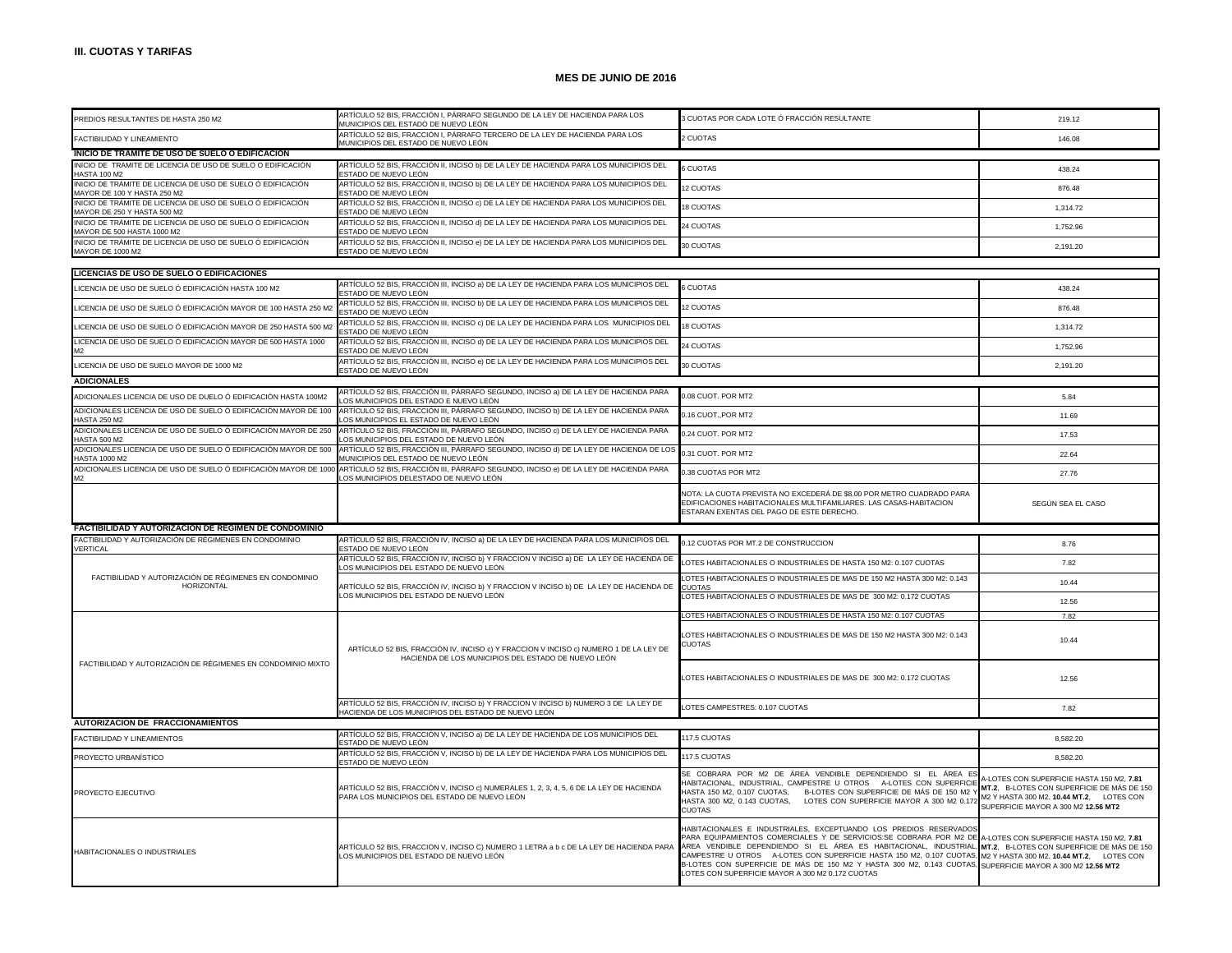| LOTES CON SUPERFICIE HASTA 150 M2                                                                | ARTÍCULO 52 BIS, FRACCIÓN V. INCISO c), NÚMERO 1, APARTADO A. DE LA LEY DE HACIENDA<br>PARA LOS MUNICIPIOS DEL ESTADO DE NUEVO LEÓN | 0.107 CUOTAS                                                                                                                                                                                                      | 7.82                     |
|--------------------------------------------------------------------------------------------------|-------------------------------------------------------------------------------------------------------------------------------------|-------------------------------------------------------------------------------------------------------------------------------------------------------------------------------------------------------------------|--------------------------|
| LOTES CON SUPERFICIE DE MAS DE 150 HASTA 300 M2                                                  | ARTÍCULO 52 BIS, FRACCIÓN V. INCISO c), NÚMERO 1, APARTADO B. DE LA LEY DE HACIENDA<br>PARA LOS MUNICIPIOS DEL ESTADO DE NUEVO LEÓN | 0.143 CUOTAS                                                                                                                                                                                                      | 10.44                    |
| LOTES CON SUPERFICIE MAYOR DE 300 M2                                                             | ARTÍCULO 52 BIS, FRACCIÓN V. INCISO c), NÚMERO 1, APARTADO C. DE LA LEY DE HACIENDA<br>PARA LOS MUNICIPIOS DEL ESTADO DE NUEVO LEÓN | 0.172 CUOTAS                                                                                                                                                                                                      | 12.56                    |
| INDUSTRIALES UBICADOS EN EL MUNICIPIO                                                            | ARTÍCULO 52 BIS, FRACCIÓN V. INCISO c), NÚMERO 2 DE LA LEY DE HACIENDA PARA LOS<br>MUNICIPIOS DEL ESTADO DE NUEVO LEÓN              | 0.107 CUOTAS                                                                                                                                                                                                      | 7.82                     |
| OTROS UBICADOS EN EL MUNICIPIO                                                                   | ARTÍCULO 52 BIS, FRACCIÓN V. INCISO c), NÚMERO 5 DE LA LEY DE HACIENDA PARA LOS<br>MUNICIPIOS DEL ESTADO DE NUEVO LEÓN              | 0.107 CUOTAS                                                                                                                                                                                                      | 7.82                     |
| CERTIFICACIÓN DEL CUMPLIMIENTO DE REQUSITOS PARA VENTA.                                          | ARTÍCULO 52 BIS, FRACCIÓN V. INCISO c), NÚMERO 6, INCISO d) DE LA LEY DE HACIENDA PARA<br>OS MUNICIPIOS EL ESTADO DE NUEVO LEÓN.    | 117.5 CUOTAS                                                                                                                                                                                                      | 8,582.20                 |
| <b>PRORROGA</b>                                                                                  | ARTÍCULO 52 BIS, FRACCIÓN V. INCISO c), NÚMERO 6, INCISO e) DE LA LEY DE HACIENDA PARA<br>OS MUNICIPIOS DEL ESTADO DE NUEVO LEÓN    | 58.5 CUOTAS                                                                                                                                                                                                       | 4,272.84                 |
| ACTUALIZACIÓN DE GARANTÍAS                                                                       | ARTÍCULO 52 BIS, FRACCIÓN V. INCISO c), NÚMERO 6, INCISO f) DE LA LEY DE HACIENDA PARA<br>OS MUNICIPIOS DEL ESTADO DE NUEVO LEÓN    | 58.5 CUOTAS                                                                                                                                                                                                       | 4.272.84                 |
| <b>MODIFICACIONES</b>                                                                            | ARTÍCULO 52 BIS, FRACCIÓN V. INCISO c), NÚMERO 6, INCISO 9) DE LA LEY DE HACIENDA PARA<br>OS MUNICIPIOS DEL ESTADO DE NUEVO LEÓN.   | 58.5 CUOTAS                                                                                                                                                                                                       | 4.272.84                 |
| RECEPCIÓN DE OBRA                                                                                | ARTÍCULO 52 BIS, FRACCIÓN V. INCISO c), NÚMERO 6, INCISO h) DE LA LEY DE HACIENDA PARA<br>OS MUNICIPIOS DEL ESTADO DE NUEVO LEÓN    | 586.5 CUOTAS                                                                                                                                                                                                      | 42.837.96                |
| REGULARIZACIÓN Y ORDENAMIENTO URBANO EN FRACCIONAMIENTOS Y<br>EN LICENCIAS DE USO DE SUELO (75%) | ARTÍCULO 52 BIS, FRACCIÓN VI DE LA LEY DE HACIENDA PARA LOS MUNICIPIOS DEL ESTADO DE<br>NUEVO LEÓN                                  | SE APLICARAN LAS CUOTAS PREVISTAS EN LAS FRACCIONES III Y IV DEL ARTÍCULO 52 BIS DE LA LEY DE HACIENDA PARA LOS<br>MUNICIPIOS DEL ESTADO DE NUEVO LEON, CON UN INCREMENTO DEL 75%                                 |                          |
| EXPEDICIÓN DE COPIAS CERTIFICADAS DE PLANOS                                                      | ARTÍCULO 52 BIS, FRACCIÓN VII DE LA LEY DE HACIENDA PARA LOS MUNICIPIOS DEL ESTADO DE<br>NUEVO LEÓN                                 | 3.5 CUOTAS                                                                                                                                                                                                        | 255.64                   |
| EXPEDICIÓN DE CONSTANCIA Y CERTIFICACIONES                                                       | ARTÍCULO 52 BIS, FRACCIÓN VIII DE LA LEY DE HACIENDA PARA LOS MUNICIPIOS DEL ESTADO<br>DE NUEVO LEÓN                                | 2.5 CUOTAS                                                                                                                                                                                                        | 182.60                   |
| INFORMACIÓN DE ALINEAMIENTO DE LA VIALIDAD                                                       | ARTÍCULO 52 BIS, FRACCIÓN IX DE LA LEY DE HACIENDA PARA LOS MUNICIPIOS DEL ESTADO DE<br>NUEVO LEÓN                                  | .5 CUOTAS                                                                                                                                                                                                         | 109.56                   |
| INSCRIPCION DE NUEVOS FRACCIONAMIENTOS O AMPLIACION                                              |                                                                                                                                     |                                                                                                                                                                                                                   |                          |
| FRACCIONAMIENTOS CUYOS LOTES TENGAN UNA SUPERFICIE PROMEDIO<br>MAYOR A 250 M2                    | ARTÍCULO 55 INCISO a) DE LA LEY DE HACIENDA PARA LOS MUNICIPIOS DEL ESTADO DE NUEVO<br>FÓN                                          | 0.023 CUOTAS POR MT2                                                                                                                                                                                              | 1.68                     |
| FRACCIONAMINTOS CUYOS LOTES TENGAN UNA SUPERFICIE PROMEDIO<br><b>ENTRE 150 Y 250 M2</b>          | ARTÍCULO 55 INCISO b) DE LA LEY DE HACIENDA PARA LOS MUNICIPIOS DEL ESTADO DE<br>IUEVO LEÓN                                         | 0.012 CUOTAS POR MT2                                                                                                                                                                                              | 0.876                    |
| FRACCIONAMIENTOS CUYOS LOTES TENGAN UNA SUPERFICIE PROMEDIO<br><b>MENOR A 150 M2</b>             | ARTÍCULO 55 INCISO c) DE LA LEY DE HACIENDA PARA LOS MUNICIPIOS DEL ESTADO DE NUEVO<br>FÓN                                          | 0.009 CUOTAS POR MT2                                                                                                                                                                                              | 0.657                    |
| CEMENTERIOS UBICADOS EN LOS MUNICIPIOS                                                           | ARTÍCULO 55 INCISO d) DE LA LEY DE HACIENDA PARA LOS MUNICIPIOS DEL ESTADO DE NUEVO<br>FÓN                                          | 0.12 CUOTAS POR MT2                                                                                                                                                                                               | 8.76                     |
| ASIGNACIÓN DE NUMERO OFICIAL                                                                     | ARTÍCULO 55, PÁRRAFO TERCERO DE LA LEY DE HACIENDA PARA LOS MUNICIPIOS DEL ESTADO<br>DE NUEVO LEÓN                                  | .24 CUOTAS                                                                                                                                                                                                        | 90.57                    |
| POR CERTIFICACIONES, AUTORIZACIONES, CONSTANCIAS Y REGISTROS                                     |                                                                                                                                     |                                                                                                                                                                                                                   |                          |
|                                                                                                  |                                                                                                                                     |                                                                                                                                                                                                                   |                          |
|                                                                                                  | RTÍCULO 57, FRACCIÓN I, INCISO a) DE LA LEY DE HACIENDA PARA LOS MUNICIPIOS DEL                                                     | .012 CUOTAS EN HOJAS TAMANO CARTA                                                                                                                                                                                 | 0.876                    |
| COPIA SIMPLE POR HOJA                                                                            | ESTADO DE NUEVO LEÓN                                                                                                                | 0.017 CUOTAS EN HOJAS TAMAÑO OFICIO                                                                                                                                                                               | 1.242                    |
| COPIA A COLOR POR HOJA                                                                           | ARTÍCULO 57, FRACCIÓN I, INCISO b) DE LA LEY DE HACIENDA PARA LOS MUNICIPIOS DE L<br>ESTADO DE NUEVO LEÓN                           | 0.024 CUOTAS EN HOJAS TAMAÑO CARTA<br>0.034 CUOTAS EN HOJAS TAMANO OFICIO                                                                                                                                         | 1.75<br>2.48             |
| COPIA CERTIFICADAS POR CADA DOCUMENTO                                                            | ARTÍCULO 57, FRACCIÓN I, INCISO c) DE LA LEY DE HACIENDA PARA LOS MUNICIPIOS DEL<br>ESTADO DE NUEVO LEÓN                            | <b>CUOTA</b>                                                                                                                                                                                                      | 73.04                    |
| COPIA SIMPLE DE PLANOS                                                                           | ARTÍCULO 57, FRACCIÓN I, INCISO d) DE LA LEY DE HACIENDA PARA LOS MUNICIPIOS DEL<br>ESTADO DE NUEVO LEÓN                            | 0.43 CUOTAS                                                                                                                                                                                                       | 31.41                    |
| COPIA SIMPLE DE PLANOS A COLOR                                                                   | ARTÍCULO 57, FRACCIÓN I, INCISO e) DE LA LEY DE HACIENDA PARA LOS MUNICIPIOS DEL<br>ESTADO DE NUEVO LEÓN                            | 2 CUOTAS                                                                                                                                                                                                          | 146.08                   |
| COPIA CERTIFICADA DE PLANOS                                                                      | ARTÍCULO 57, FRACCIÓN I, INCISO f) DE LA LEY DE HACIENDA PARA LOS MUNICIPIOS DEL<br>ESTADO DE NUEVO LEÓN                            | 3 CUOTAS                                                                                                                                                                                                          | 219.12                   |
| COPIA CERTIFICADA DE PLANOS A COLOR                                                              | ARTÍCULO 57, FRACCIÓN I, INCISO g) DE LA LEY DE HACIENDA PARA LOS MUNICIPIOS DEL<br>ESTADO DE NUEVO LEÓN                            | 5 CUOTAS                                                                                                                                                                                                          | 365.20                   |
| DIVERSAS CONSTANCIAS Y CERTIFICACIONES                                                           | ARTÍCULO 57, FRACCIÓN I, INCISO h) DE LA LEY DE HACIENDA PARA LOS MUNICIPIOS DEL<br>ESTADO DE NUEVO LEÓN                            | <b>CUOTA</b>                                                                                                                                                                                                      | 73.04                    |
| BÚSQUEDA Y LOCALIZACIÓN DE ARCHIVOS Y EXPEDIENTES                                                | ARTÍCULO 57, FRACCIÓN I, PÁRRAFO TERCERO DE LA LEY DE HACIENDA PARA LOS MUNICIPIOS<br>L ESTADO DE NUEVO LEÓN                        | <b>CUOTA</b>                                                                                                                                                                                                      | 73.04                    |
| CERTIFICACIÓN DE PREDIAL                                                                         | ARTÍCULO 57, FRACCIÓN I, INCISO h) DE LA LEY DE HACIENDA PARA LOS MUNICIPIOS EL ESTADO<br>DE NUEVO LEÓN                             | <b>CUOTA</b>                                                                                                                                                                                                      | 73.04                    |
| CERTIFICACIÓN COMISIONADOS MUNICIPALES                                                           | ARTÍCULO 57, FRACCIÓN I, INCISO h) DE LA LEY DE HACIENDA PARA LOS MUNICIPIOS DEL<br>ESTADO DE NUEVO LEÓN                            | <b>CUOTA</b>                                                                                                                                                                                                      | 73.04                    |
| CONSTANCIA O REGISTRO DE REFRENDO                                                                | ARTÍCULO 57, FRACCIÓN I, INCISO h) DE LA LEY DE HACIENDA PARA LOS MUNICIPIOS DEL<br>ESTADO DE NUEVO LEÓN                            | <b>CUOTA</b>                                                                                                                                                                                                      | 73.04                    |
| CONSTANCIA DE NO INFRACCIONES, RELATIVAS A CONTROL VEHICULAR                                     | ARTÍCULO 57, FRACCIÓN I, PARRAFO CUARTO DE LA LEY DE HACIENDA PARA LOS MUNICIPIOS<br>DEL ESTADO DE NUEVO LEÓN                       | 0.25 CUOTAS                                                                                                                                                                                                       | 18.26                    |
|                                                                                                  |                                                                                                                                     |                                                                                                                                                                                                                   |                          |
| INSCRIPCIÓN AL INICIO DE ACTIVIDADES                                                             | ARTÍCULO 58 DE LA LEY DE HACIENDA PARA LOS MUNICIPIOS DEL ESTADO DE NUEVO LEÓN                                                      | ESTE ARTÍCULO SOLO MENCIONA LAS CUOTAS POR INSCRIPCIÓN AL INICIO DE<br>ACTIVIDADES, POR REFRENDO ANUAL DE LICENCIA, AUTORIZACIÓN, PERMISO O<br>CONCESIÓN QUE SE CUBRIRÁN EN LOS MUNICIPIOS DEL ÁREA METROPOLITANA |                          |
|                                                                                                  |                                                                                                                                     | HASTA 15,000 PERSONAS: 1500 CUOTAS                                                                                                                                                                                | 109,560.00               |
| <b>ESTADIOS DE FUTBOL</b>                                                                        | ARTÍCULO 58 BIS FRACCION A) NUMERO 1 DE LA LEY DE HACIENDA PARA LOS MUNICIPIOS EL<br>ESTADO DE NUEVO LEÓN                           | DE MAS DE 15,000 HASTA 25,000 PERSONAS: 2700 CUOTAS                                                                                                                                                               | 197.208.00               |
|                                                                                                  |                                                                                                                                     | DEMAS DE 25,000 PERSONAS: 3500 CUOTAS                                                                                                                                                                             | 255,640.00               |
| CABARET, CENTROS NOCTURNOS, DISCOTECAS, CASAS Y<br>ESTABLECIMIENTOS DE APUESTAS                  | ARTÍCULO 58 BIS FRACCION A) NUMERO 2 DE LA LEY DE HACIENDA PARA LOS MUNICIPIOS EL<br>ESTADO DE NUEVO LEÓN                           | NO MAYOR A 120 M2 2390 CUOTAS                                                                                                                                                                                     | 174,565.60<br>206.338.00 |
| HOTELES Y MOTELES DE PASO CON SERVICIO DE BAR Y RESTURANT-BAR                                    | ARTÍCULO 58 BIS FRACCION A) NUMERO 4 DE LA LEY DE HACIENDA PARA LOS MUNICIPIOS EL<br>ESTADO DE NUEVO LEÓN                           | MAYOR A 120 M2, 2825 CUOTAS<br>1500 CUOTAS                                                                                                                                                                        | 109,560.00               |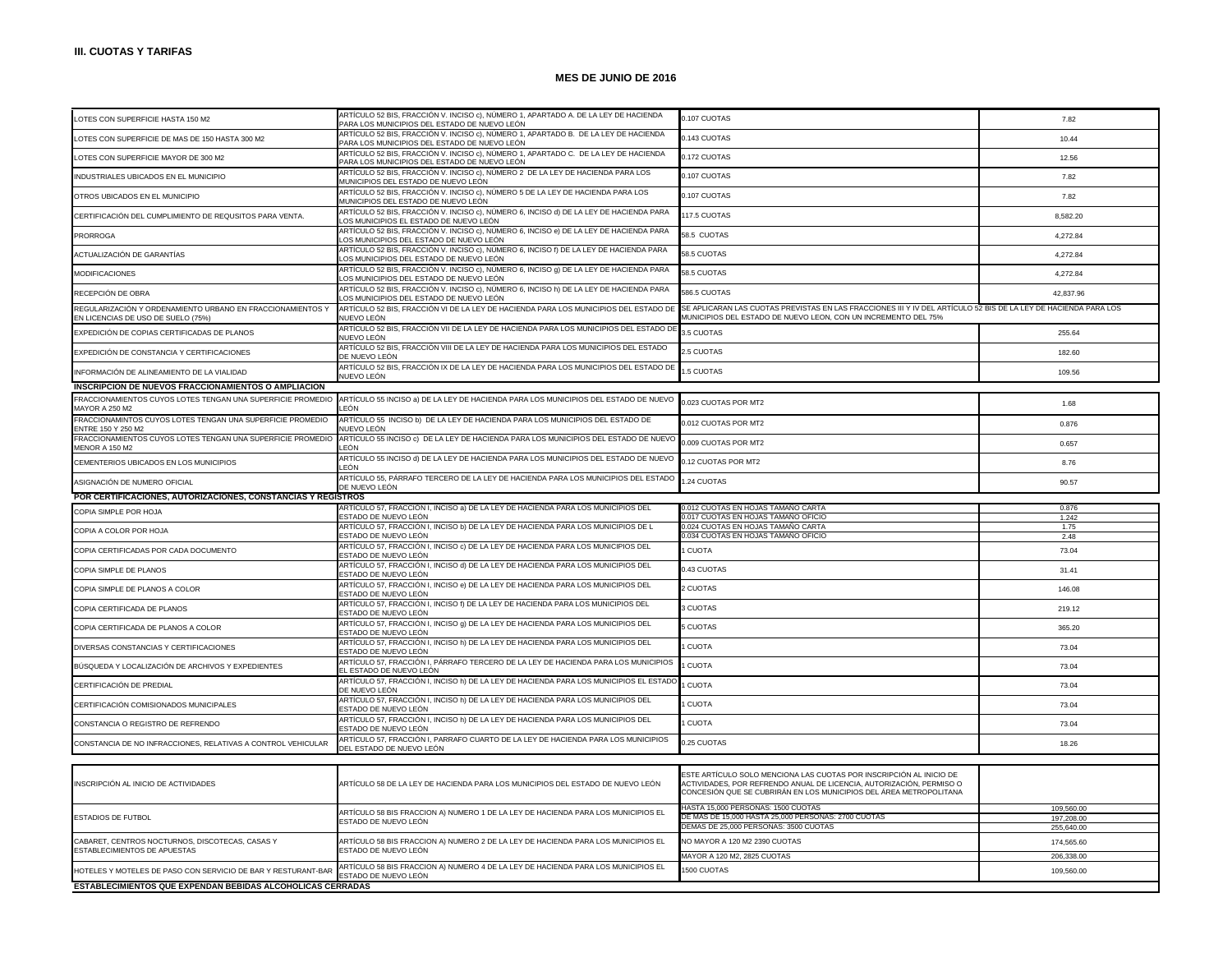| ABARROTES CON VENTA DE CERVEZA CON UN AREA DE EXPOSICIÓN AL<br>PÚBLICO NO MAYOR A 50 M2                         | ARTÍCULO 58 BIS FRACCION A) NUMERO 5 INCISO a) DE LA LEY DE HACIENDA PARA LOS<br>MUNICIPIOS EL ESTADO DE NUEVO LEÓN                                                                                   | <b>15 CUOTAS</b>                                                                                                               | 1.095.60                                                                                     |
|-----------------------------------------------------------------------------------------------------------------|-------------------------------------------------------------------------------------------------------------------------------------------------------------------------------------------------------|--------------------------------------------------------------------------------------------------------------------------------|----------------------------------------------------------------------------------------------|
| ABARROTES CON VENTA DE CERVEZA, VINOS Y LICORES CON UN AREA<br>DE EXPOSICIÓN AL PÚBLICO, NO MAYOR A 50 M2       | ARTÍCULO 58 BIS FRACCION A) NUMERO 5 INCISO b) DE LA LEY DE HACIENDA PARA LOS<br>MUNICIPIOS EL ESTADO DE NUEVO LEÓN                                                                                   | 30 CUOTAS                                                                                                                      | 2,191.20                                                                                     |
| DEPOSITO CON VENTA DE CERVEZA INCLUYENO LOS QUE TIENEN<br>SERVICIO DE AUTO                                      | ARTÍCULO 58 BIS FRACCION A) NUMERO 5 INCISO c) DE LA LEY DE HACIENDA PARA LOS<br>MUNICIPIOS EL ESTADO DE NUEVO LEÓN                                                                                   | 40 CUOTAS                                                                                                                      | 2,921.60                                                                                     |
| DEPOSITO CON VENTA DE CERVEZA, VINOS Y LICORES INCLUYENDO LOS<br>QUE TIENEN SERVICIO DE AUTO                    | ARTÍCULO 58 BIS FRACCION A) NUMERO 5 INCISO d) DE LA LEY DE HACIENDA PARA LOS<br>MUNICIPIOS EL ESTADO DE NUEVO LEÓN                                                                                   | 80 CUOTAS                                                                                                                      | 5,843.20                                                                                     |
| LICORERÍAS                                                                                                      | ARTÍCULO 58 BIS FRACCION A) NUMERO 5 INCISO e) DE LA LEY DE HACIENDA PARA LOS<br>MUNICIPIOS EL ESTADO DE NUEVO LEÓN                                                                                   | 80 CUOTAS                                                                                                                      | 5,843.20                                                                                     |
| MINISÚPER Y TIENDAS DE CONVENIENCIA CON UN AREA DE EXPOSICIÓN<br>AL PUBLICO NO MAYOR A 120 M2                   | ARTÍCULO 58 BIS FRACCION A) NUMERO 5 INCISO f) DE LA LEY DE HACIENDA PARA LOS<br>MUNICIPIOS EL ESTADO DE NUEVO LEÓN                                                                                   | 60 CUOTAS                                                                                                                      | 4,382.40                                                                                     |
| MINISÚPER Y TIENDAS DE CONVENIENCIA CON UN AREA DE EXPOSICIÓN<br>AL PÚBLICO MAYOR A 120 M2                      | ARTÍCULO 58 BIS FRACCION A) NUMERO 5 INCISO 9) DE LA LEY DE HACIENDA PARA LOS<br>MUNICIPIOS EL ESTADO DE NUEVO LEÓN                                                                                   | 135 CUOTAS                                                                                                                     | 9,860.40                                                                                     |
| TIENDAS DE AUTO SERVICIO MAYOR A 120 M2                                                                         | ARTÍCULO 58 BIS FRACCION A) NUMERO 5 INCISO h) DE LA LEY DE HACIENDA PARA LOS<br>MUNICIPIOS EL ESTADO DE NUEVO LEÓN                                                                                   | 190 CUOTAS                                                                                                                     | 13,877.60                                                                                    |
| TIENDAS DE AUTO SERV DEPARTAMENTALES MAYOR A 120 M2                                                             | ARTÍCULO 58 BIS FRACCION A) NUMERO 5 INCISO i) DE LA LEY DE HACIENDA PARA LOS<br>MUNICIPIOS EL ESTADO DE NUEVO LEÓN                                                                                   | 380 CUOTAS                                                                                                                     | 27,755.20                                                                                    |
| EXPENDIO Y DISTRIBUCIÓN AL MAYOREO DE CERVEZA Ó BEBIDAS<br>ALCOHÓLICAS                                          | ARTÍCULO 58 BIS FRACCION A) NUMERO 5 INCISO ¡) DE LA LEY DE HACIENDA PARA LOS<br>MUNICIPIOS EL ESTADO DE NUEVO LEÓN                                                                                   | 340 CUOTAS                                                                                                                     | 24,833.60                                                                                    |
| ESTABLECIMIENTOS QUE EXPENDAN BEBIDAS ALCOHOLICAS EN BOTELLA ABIERTA O AL COPEO                                 |                                                                                                                                                                                                       |                                                                                                                                |                                                                                              |
| CERVECERÍAS CON EXPENDIO DE CERVEZA                                                                             | ARTÍCULO 58 BIS FRACCION A) NUMERO 5 INCISO k) SUBINCISO a) DE LA LEY DE HACIENDA PARA<br>OS MUNICIPIOS DEL ESTADO DE NUEVO LEÓN                                                                      | 85 CUOTAS                                                                                                                      | 6,208.40                                                                                     |
| RESTAURANTES, LONCHERÍAS, FONDAS Y SIMILARES CON EXPENDIO DE<br>CERVEZA                                         | ARTÍCULO 58 BIS FRACCION A) NUMERO 5 INCISO k) SUBINCISO b) DE LA LEY DE HACIENDA PARA<br>LOS MUNICIPIOS DEL ESTADO DE NUEVO LEÓN                                                                     | 85 CUOTAS                                                                                                                      | 6,208.40                                                                                     |
| BILLARES CON EXPENDIO DE CERVEZA                                                                                | ARTÍCULO 58 BIS FRACCION A) NUMERO 5 INCISO k) SUBINCISO c) DE LA LEY DE HACIENDA PAR.<br>OS MUNICIPIOS DEL ESTADO DE NUEVO LEÓN                                                                      | 85 CUOTAS                                                                                                                      | 6,208.40                                                                                     |
| BILLARES CON EXPENDIO DE CERVEZA. VINOS Y LICORES                                                               | ARTÍCULO 58 BIS FRACCION A) NUMERO 5 INCISO k) SUBINCISO d) DE LA LEY DE HACIENDA PARA<br>LOS MUNICIPIOS DEL ESTADO DE NUEVO LEÓN                                                                     | 130 CUOTAS                                                                                                                     | 9,495.20                                                                                     |
| CANTINAS O BARES CON EXPENDIO DE CERVEZA VINOS Y LICORES                                                        | ARTÍCULO 58 BIS FRACCION A) NUMERO 5 INCISO k) SUBINCISO e) DE LA LEY DE HACIENDA PARA<br>OS MUNICIPIOS DEL ESTADO DE NUEVO LEÓN                                                                      | 250 CUOTAS                                                                                                                     | 18,260.00                                                                                    |
| UN ÁREA DE ATENCIÓN AL PÚBLICO DE HASTA 120 M2                                                                  | RESTAURANTES - BAR CON EXPENIO DE CERVEZA, VINOS Y LICORES, CON ARTÍCULO 58 BIS FRACCION A) NUMERO 5 INCISO K) SUBINCISO f) DE LA LEY DE HACIENDA PAR<br>LOS MUNICIPIOS DEL ESTADO DE NUEVO LEÓN      | 150 CUOTAS                                                                                                                     | 10,956.00                                                                                    |
| RESTAURANTES- BAR CON EXPENDIO DE CERVEZA, VINOS Y LICORES<br>CON UN AREA DE ATENCIÓN AL PÚBLICO MAYOR A 120 M2 | ARTÍCULO 58 BIS FRACCION A) NUMERO 5 INCISO k) SUBINCISO g) DE LA LEY DE HACIENDA PARA<br>OS MUNICIPIOS DEL ESTADO DE NUEVO LEÓN                                                                      | 250 CUOTAS                                                                                                                     | 18,260.00                                                                                    |
| CENTROS O CLUBES SOCIALES O DEPORTIVOS CON EXPENDIO O<br>CONSUMO DE CERVEZA, VINOS Y LICORES                    | ARTÍCULO 58 BIS FRACCION A) NUMERO 5 INCISO k) SUBINCISO h) DE LA LEY DE HACIENDA PARA PAGARÁN UNA CUOTA POR METRO DE SUPERFICIE DE EXPENDIO O DE CONSUMO,<br>LOS MUNICIPIOS DEL ESTADO DE NUEVO LEÓN | EN NINGÚN CASO LA CANTIDAD SERÁ INFERIOR A 100 CUOTAS                                                                          | 73.04 POR M2 DE SUPERFICIE DE EXPENDIO O DE<br>CONSUMO. NINGUN CASO SERA INFERIOR A<br>7,304 |
| CENTROS O CLUBES SOCIALES O DEPORTIVOS CON EXPENDIO O<br>CONSUMO DE CERVEZA, VINOS Y LICORES                    | ARTÍCULO 58 BIS FRACCION A) NUMERO 5 INCISO k) SUBINCISO i) DE LA LEY DE HACIENDA PARA<br>LOS MUNICIPIOS DEL ESTADO DE NUEVO LEÓN                                                                     | PAGARÁN 0.25 CUOTAS POR METRO CUADRADO DE SUPERFICIE DE CONSUMO, EN<br>NINGUN CASO, LA CANTIDAD A PAGAR SERA MENOR A 50 CUOTAS | 18.26 POR M2 DE SUPERFICIE DE CONSUMO,<br>NINGUN CASO SERA INFERIOR A 3,652                  |
|                                                                                                                 |                                                                                                                                                                                                       | HASTA 150 M2 DE EXPENDIO O CONSUMO ABIERTO AL PÚBLICO 150 CUOTAS                                                               | 10,956.00                                                                                    |
| HOTELES CON EXPENDIO O CONSUMO HASTA 150 M2                                                                     | ARTICULO 58 BIS FRACCION A) NUMERO 5 INCISO k) SUBINCISO j) DE LA LEY DE HACIENDA PARA<br>LOS MUNICIPIOS DEL ESTADO DE NUEVO LEON                                                                     | POR EL EXEDENTE DE 150 METROS, PAGARÁN POR CADA M2 O FRACCIÓN DE<br>EXPENDIO O CONSUMO ABIERTO AL PÚBLICO 0.6 CUOTAS           | 43.82                                                                                        |
|                                                                                                                 |                                                                                                                                                                                                       | NOTA: EN NINGIN CASO LA CANTIDAD A PAGAR SERA MAYOR A 1,000 CUOTAS                                                             | NO MAYOR A 73,040.                                                                           |
| <b>PERMISOS ESPECIALES</b>                                                                                      |                                                                                                                                                                                                       |                                                                                                                                |                                                                                              |
|                                                                                                                 |                                                                                                                                                                                                       |                                                                                                                                |                                                                                              |
| EXPENDIO Y CONSUMO DE BEBIDAS ALCOHOLICAS                                                                       | ARTÍCULO 58 BIS FRACCION B) NUMERO 1 DE LA LEY DE HACIENDA PARA LOS MUNICIPIOS DEL<br>ESTADO DE NUEVO LEÓN                                                                                            | 0.2 CUOTAS POR M2 DE SUPERFICIE DE EXPENDIO O CONSUMO, MAS UN 10% DE<br>OS DERECHOS POR CADA DIA DE DURACION DEL PERMISO       | 14.61                                                                                        |
| CONSUMO DE BEBIDAS ALCOHOLICAS                                                                                  | ARTÍCULO 58 BIS FRACCION B) NUMERO 2 DE LA LEY DE HACIENDA PARA LOS MUNICIPIOS DEL<br>ESTADO DE NUEVO LEÓN                                                                                            | 0.1 CUOTAS POR M2 SE SUPERFICIE DE CONSUMO, MAS UN 10% DE LOS DERECHOS<br>POR CADA DIA DE DURACION DEL PERMISO                 | 7.30                                                                                         |
|                                                                                                                 |                                                                                                                                                                                                       | EN NINGUN CASO LA CANTIDAD A PAGAR SERÁ MENOR A 50 CUOTAS                                                                      | 3.652.00                                                                                     |
|                                                                                                                 |                                                                                                                                                                                                       |                                                                                                                                |                                                                                              |
| REVISION, INSPECCION Y SERVICIO                                                                                 |                                                                                                                                                                                                       |                                                                                                                                |                                                                                              |
| SERVICIO DE EXAMEN MEDICO DE PERICIA PARA AUTORIZACIÓN DE<br>LICENCIA DE MANEJO                                 | ARTÍCULO 62 FRACCIÓN I DE LA LEY DE HACIENDA PARA LOS MUNICIPIOS DEL ESTADO DE<br>NUEVO LEÓN                                                                                                          | 2 CUOTAS                                                                                                                       | 146.08                                                                                       |
| PERMISO PARA TRANSITAR SIN PLACAS                                                                               | ARTÍCULO 62 FRACCIÓN I, PÁRRAFO SEGUNDO DE LA LEY DE HACIENDA PARA LOS MUNICIPIOS<br>DEL ESTADO DE NUEVO LEÓN                                                                                         | <b>CUOTAS</b>                                                                                                                  | 438.24                                                                                       |
| LICENCIA PARA ESTACIONAMIENTO CARGA Y DESCARGA                                                                  | ARTÍCULO 62 FRACCIÓN I, PÁRRAFO CUARTO DE LA LEY DE HACIENDA PARA LOS MUNICIPIOS<br>DEL ESTADO DE NUEVO LEÓN                                                                                          | 5 CUOTAS                                                                                                                       | 365.20                                                                                       |

|                                              | LIEL ESTADO DE NUEVO LEON                                                                                                  |                                                                                               |                   |
|----------------------------------------------|----------------------------------------------------------------------------------------------------------------------------|-----------------------------------------------------------------------------------------------|-------------------|
| REVISIÓN DE ISAI                             | ARTÍCULO 62 FRACCIÓN IV DE LA LEY DE HACIENDA PARA LOS MUNICIPIOS DEL ESTADO DE<br>NUEVO LEÓN                              | 10 CUOTAS POR CADA INMUEBLE CUANDO NO EXISTA CANTIDAD A PAGAR POR<br><b>CONCEPTO DEL ISAI</b> | 730.40            |
| INSPECCIÓN DE COMERCIO AMBULANTE             | ARTÍCULO 62. FRACCIÓN II DE LA LEY DE HACIENDA PARA LOS MUNICIPIOS DEL ESTADO DE<br>NUEVO LEÓN                             | DE \$20 A \$70 POR INSPECCIONES QUE PREVIENEN LOS REGLAMENTOS A NIVEL<br><b>MUNICIPAL</b>     | \$20 Y \$70       |
| INTERVENCION DE DIV. Y ESPECT. PUB.          | ARTÍCULO 31 BIS, FRACCION I, INCISO d) y ARTÍCULO 63 DE LA LEY DE HACIENDA PARA LOS<br>MUNICIPIOS DEL ESTADO DE NUEVO LEÓN | EN RAZÓN A SU COSTO                                                                           | SEGÚN SEA EL CASO |
| INSPECCION DE ECOLOGIA                       | ARTICULO 63 DE LA LEY DE HACIENDA ARA LOS MUNICIPIOS DEL ESTADO DE NUEVO LEON                                              | EN RAZÓN A SU COSTO                                                                           | SEGÚN SEA EL CASO |
| SERVICIOS SANITARIOS QUE PRESTE EL MUNICIPIO |                                                                                                                            |                                                                                               |                   |
| MANTENER ANIMALES EN OBSERVACIÓN             | ART ÍCULO 62, FRACCIÓN VI, INCISO a) DE LA LEY DE HACIENDA PARA LOS MUNICIPIOS DEL<br>ESTADO DE NUEVO LEÓN                 | 0.50 CUOTAS                                                                                   | 36.52             |
| RECOGER ANIMALES DOMÉSTICOS ENFERMOS         | ARTÍCULO 62, FRACCIÓN VI INCISO b) DE LA LEY DE HACIENDA PARA LOS MUNICIPIOS DEL<br>ESTADO DE NUEVO LEÓN                   | 0.50 CUOTAS                                                                                   | 36.52             |
| <b>EXPEDICION DE LICENCIAS</b>               |                                                                                                                            |                                                                                               |                   |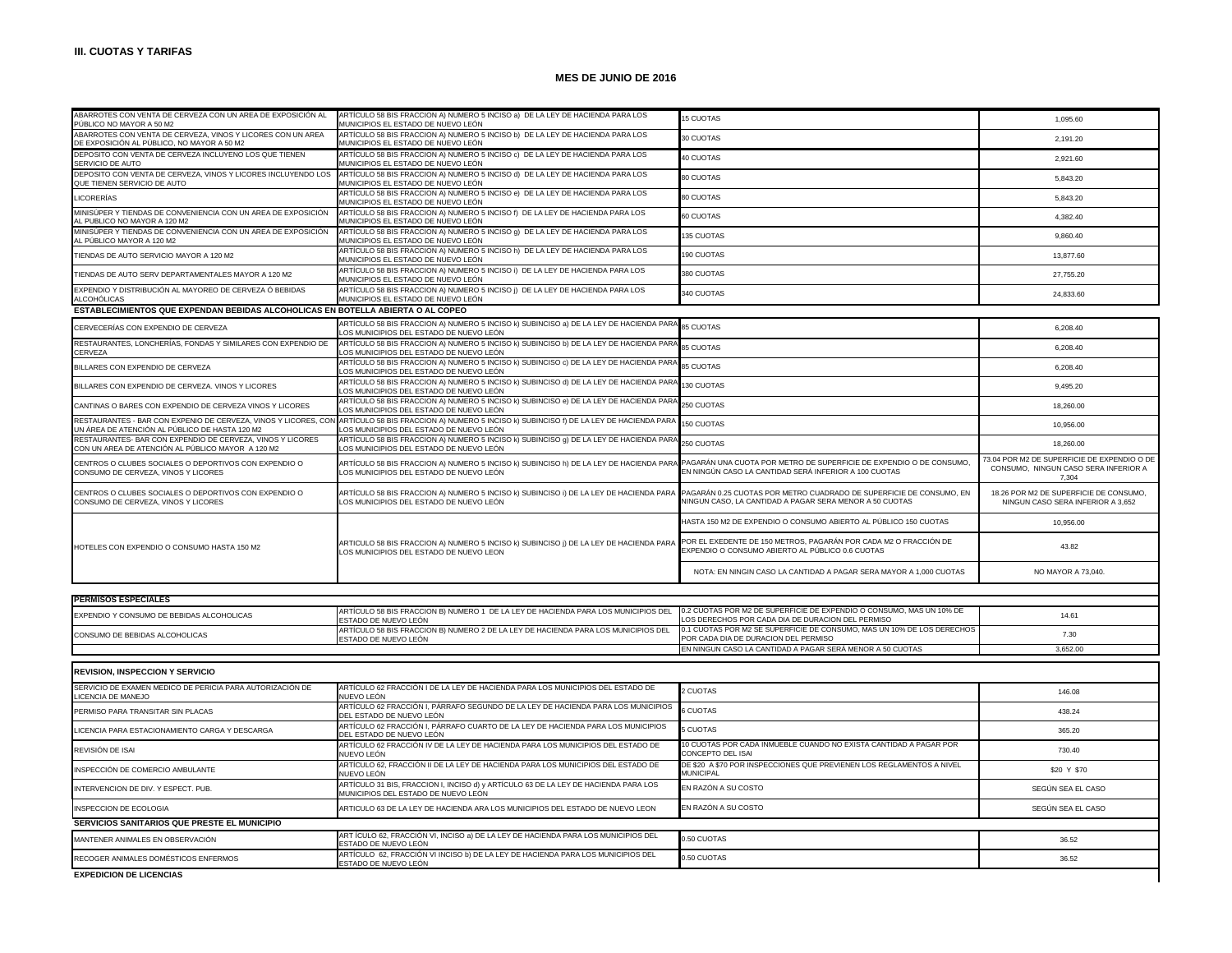$\mathbf{I}$ 

# **MES DE JUNIO DE 2016**

|                                                                                             | ARTÍCULO 64, FRACCIÓN V, PÁRRAFO PRIMERO DE LA LEY DE HACIENDA PARA LOS MUNICIPIOS<br>DEL ESTADO DE NUEVO LEÓN                                                       | POR LICENCIA Y MEDIO DE IDENTIFICACIÓN POR M2 DE EXPOSICIÓN, 2.5 CUOTAS                                                       | 182.60                                      |
|---------------------------------------------------------------------------------------------|----------------------------------------------------------------------------------------------------------------------------------------------------------------------|-------------------------------------------------------------------------------------------------------------------------------|---------------------------------------------|
| LICENCIA DE ANUNCIOS                                                                        | ARTÍCULO 64, FRACCIÓN V, PÁRRAFO SEGUNDO DE LA LEY DE HACIENDA PARA LOS MUNICIPIOS ANUNCIOS CUYA SUPERFICIE DE EXPOSICIÓN ESTE COMPUESTA DE ELEMENTOS                |                                                                                                                               |                                             |
|                                                                                             | DEL ESTADO DE NUEVO LEÓN                                                                                                                                             | ELECTRÓNICOS. EL MONTO MÁXIMO SERÁ DE 75 CUOTAS                                                                               | 5,478.00                                    |
| LICENCIA DE ANUNCIOS EN VIA PUBLICA                                                         | ARTÍCULO 64, FRACCIÓN V, PÁRRAFO SEXTO DE LA LEY DE HACIENDA PARA LOS MUNICIPIOS<br>DEL ESTADO DE NUEVO LEÓN                                                         | 0.4 CUOTAS POR METROS CUADRADO DE EXPOSICION POR DIA                                                                          | 29.22                                       |
| <b>LIMPIEZA DE LOTES BALDIOS</b>                                                            |                                                                                                                                                                      |                                                                                                                               |                                             |
|                                                                                             | ARTÍCULO 65, INCISO a) DE LA LEY DE HACIENDA PARA LOS MUNICIPIOS DEL ESTADO DE NUEVO                                                                                 | PREDIOS CON SUPERFICIE HASTA 1,000 M2 0.30 CUOTAS                                                                             | 21.91                                       |
|                                                                                             | I FÓN                                                                                                                                                                |                                                                                                                               |                                             |
|                                                                                             | ARTÍCULO 65 INCISO b) DE LA LEY DE HACIENDA PARA LOS MUNICIPIOS DEL ESTADO DE NUEVO<br>LEÓN                                                                          | OR EL EXCEDENTE DE 1,000 M2, POR CADA M2 EXCEDENTE 0.26 CUOTAS                                                                | 18.99                                       |
| LIMPIEZA DE LOTES BALDÍOS                                                                   |                                                                                                                                                                      | OR SERVICIO DE RECOLECCIÓN, TRASLADO Y DISPOSICIÓN FINAL DE LA BASURA                                                         |                                             |
|                                                                                             | ARTÍCULO 65, PÁRRAFO SEPTIMO DE LA LEY DE HACIENDA PARA LOS MUNICIPIOS DEL ESTADO<br>DE NUEVO LEÓN                                                                   | PRODUCTO DE LA LIMPIEZA A SOLICITUD DEL PROPIETARIO DEL PREDIO, EL COSTO                                                      | 438.24                                      |
|                                                                                             |                                                                                                                                                                      | SERÁ DE 6 CUOTAS POR M3 O FRACCIÓN DE MATERIA RECOLECTADA                                                                     |                                             |
| LIMPIEZA Y RECOLECCION DE DESECHOS INDUSTRIALES Y COMERCIALES                               |                                                                                                                                                                      |                                                                                                                               |                                             |
|                                                                                             | ARTÍCULO 65 BIS INCISO a) DE LA LEY DE HACIENDA PARA LOS MUNICIPIOS DEL ESTADO DE                                                                                    | NMUEBLES QUE GENEREN HASTA 5 KG. DIARIOS, 2 CUOTAS                                                                            | 146.08                                      |
|                                                                                             | NUEVO LEÓN<br>ARTÍCULO 65 BIS INCISO b) DE LA LEY DE HACIENDA PARA LOS MUNICIPIOS DEL ESTADO DE                                                                      |                                                                                                                               |                                             |
|                                                                                             | NUEVO LEÓN                                                                                                                                                           | INMUEBLES QUE GENEREN MÁS DE 5 KG. Y HASTA 10 KG DIARIOS, 4 CUOTAS                                                            | 292.16                                      |
|                                                                                             | ARTÍCULO 65 BIS INCISO c) DE LA LEY DE HACIENDA PARA LOS MUNICIPIOS DEL ESTADO DE                                                                                    | INMUEBLES QUE GENEREN MÁS DE 10 KG. Y HASTA 25 KG. DIARIOS, 6 CUOTAS                                                          | 438.24                                      |
|                                                                                             | NUEVO LEÓN<br>ARTÍCULO 65 BIS INCISO d) DE LA LEY DE HACIENDA PARA LOS MUNICIPIOS DEL ESTADO DE                                                                      |                                                                                                                               |                                             |
| SERVICIO DE LIMPIA DE DESECHOS INDUSTRIALES Y COMERCIALES                                   | NUEVO LEÓN                                                                                                                                                           | INMUEBLES QUE GENEREN MÁS DE 25 KG. Y HASTA 50 KG. DIARIOS, 14 CUOTAS                                                         | 1,022.56                                    |
|                                                                                             | ARTÍCULO 65 BIS INCISO e) DE LA LEY DE HACIENDA PARA LOS MUNICIPIOS DEL ESTADO DE                                                                                    | INMUEBLES QUE GENEREN MÁS DE 50 KG. Y HASTA 100 KG. DIARIOS, 25 CUOTAS                                                        | 1,826.00                                    |
|                                                                                             | NUEVO LEÓN<br>ARTÍCULO 65 BIS INCISO f) DE LA LEY DE HACIENDA PARA LOS MUNICIPIOS DEL ESTADO DE                                                                      |                                                                                                                               |                                             |
|                                                                                             | NUEVO LEÓN                                                                                                                                                           | INMUEBLES QUE GENEREN MÁS DE 100 KG. Y HASTA 200 KG. DIARIOS, 48 CUOTAS                                                       | 3,505.92                                    |
|                                                                                             | ARTÍCULO 65 BIS INCISO g) DE LA LEY DE HACIENDA PARA LOS MUNICIPIOS DEL ESTADO DE                                                                                    | NMUEBLES QUE GENEREN MÁS DE 200 KG. Ó EL EQUIVALENTE A TRES M3 DIARIOS                                                        |                                             |
|                                                                                             | NUEVO LEÓN                                                                                                                                                           | EL COBRO SERÁ DE 48 CUOTAS MÁS 0.50 CUOTAS POR CADA 5KG. ADICIONALES                                                          | 3,505.92 MÁS 36.52 POR CADA 5KG ADICIONALES |
| OCUPACION DE LA VIA PUBLICA                                                                 |                                                                                                                                                                      |                                                                                                                               |                                             |
| OCUPAR LA VÍA PUBLICA CON INSTALACIONES FIJAS O SEMIFIJAS                                   | ARTÍCULO 65 BIS-1, FRACCIÓN I DE LA LEY DE HACIENDA PARA LOS MUNCICPIOS DEL ESTADO                                                                                   | 0.016 CUOTAS DIARIAS                                                                                                          | 1.17                                        |
|                                                                                             | DE NUEVO LEÓN                                                                                                                                                        |                                                                                                                               |                                             |
| SITIOS DE AUTOMÓVILES                                                                       | ARTÍCULO 65 BIS-1, FRACCIÓN II DE LA LEY DE HACIENDA PARA LOS MUNICIPIOS DEL ESTADO<br>DE NUEVO LEÓN                                                                 | <b>CUOTAS POR TRIMESTRE</b>                                                                                                   | 365.20                                      |
| CAJONES ESTACIONAMIENTO COMERCIAL                                                           | ARTÍCULO 65 BIS-1, FRACCIÓN III INCISO a) DE LA LEY DE HACIENDA PARA LOS MUNICIPIOS DEL                                                                              | <b>CUOTAS POR M2</b>                                                                                                          | 365.20                                      |
|                                                                                             | ESTADO DE NUEVO LEÓN                                                                                                                                                 |                                                                                                                               |                                             |
| CAJONES ESTACIONAMIENTO PARTICULAR                                                          | ARTÍCULO 65 BIS-1, FRACCIÓN III INCISO b) DE LA LEY DE HACIENDA PARA LOS MUNICIPIOS DEL<br>ESTADO DE NUEVO LEÓN                                                      | .5 CUOTAS POR M2                                                                                                              | 109.56                                      |
|                                                                                             | ARTÍCULO 65 BIS-1, FRACCIÓN IV, PÁRRAFO PRIMERO DE LA LEY DE HACIENDA PARA LOS                                                                                       |                                                                                                                               |                                             |
| RECOLECCIÓN DE PARQUÍMETROS                                                                 | MUNICIPIOS DEL ESTADO DE NUEVO LEÓN                                                                                                                                  | \$2.50 POR HORA                                                                                                               | \$2.50 POR HORA                             |
| MERCADOS AMBULANTES                                                                         | ARTÍCULO 65 BIS-1, FRACCIÓN I DE LA LEY DE HACIENDA PARA LOS MUNCICPIOS DEL ESTADO<br>DE NUEVO LEÓN                                                                  | 0.016 CUOTAS DIARIAS POR M2 COMPLETO O FRACCION                                                                               | 1.17                                        |
|                                                                                             | ARTÍCULO 65 BIS-1, FRACCIÓN I, PÁRRAFO SEGUNDO DE LA LEY DE HACIENDA PARA LOS                                                                                        |                                                                                                                               |                                             |
| OTRAS OCUPACIONES DE LA VIA PUBLICA                                                         | MUNCIPIOS DEL ESTADO DE NUEVO LEON                                                                                                                                   | 0.081 CUOTAS DIARIAS POR METRO CUADRADO                                                                                       | 5.92                                        |
| CONTRIBUCIONES POR NUEVOS FRACCIONAMIENTOS, EDIFICACIONES, RELOTIFICACIONES Y SUBDIVISIONES |                                                                                                                                                                      |                                                                                                                               |                                             |
| PAGO DEL 7 %                                                                                | ARTICULO 65 BIS 2 DE LA LEY DE HACIENDA PARA LOS MUNICIPIOS DEL ESTADO DE NUEVO                                                                                      | SEGÚN SEA EL CASO                                                                                                             | SEGÚN SEA EL CASO                           |
|                                                                                             | LEON                                                                                                                                                                 |                                                                                                                               |                                             |
|                                                                                             |                                                                                                                                                                      | CEDER SUELO AL MUNICIPIO PARA DESTINOS A RAZÓN DEL 17% -DIECISIETE DEL                                                        |                                             |
| PAGO DEL ARTICULO 151 FRACC II                                                              | ARTICULO 65 BIS 2 DE LA LEY DE HACIENDA PARA LOS MUNICIPIOS DEL ESTADO DE NUEVO                                                                                      | ÁREA VENDIBLE Ó 22 -VEINTIDÓS METROS CUADRADOS POR UNIDAD DE VIVIENDA,                                                        | SEGÚN SEA EL CASO                           |
|                                                                                             | LEON                                                                                                                                                                 | O LO QUE RESULTE MAYOR. LOS USOS COMPLEMENTARIOS NO HABITACIONALES<br>CEDERÁN EL 7% - SIETE DEL ÁREA VENDIBLE CORRESPONDIENTE |                                             |
|                                                                                             |                                                                                                                                                                      |                                                                                                                               |                                             |
| <b>OTROS INGRESOS</b>                                                                       | ARTICULO 63 PARRAFO SEGUNDO DE LA LEY DE HACIENDA PARA LOS MUNICIPIOS DEL ESTADO                                                                                     |                                                                                                                               |                                             |
| <b>OTROS INGRESOS</b>                                                                       | DE NUEVO LEON                                                                                                                                                        | SEGÚN SEA EL CASO                                                                                                             | SEGÚN SEA EL CASO                           |
| <b>DIVERSOS</b>                                                                             |                                                                                                                                                                      |                                                                                                                               |                                             |
| <b>DIVERSOS</b>                                                                             | ARTICULO 63 PARRAFO SEGUNDO DE LA LEY DE HACIENDA PARA LOS MUNICIPIOS DEL ESTADO                                                                                     | SEGÚN SEA EL CASO                                                                                                             | SEGÚN SEA EL CASO                           |
|                                                                                             | DE NUEVO LEON                                                                                                                                                        |                                                                                                                               |                                             |
| 3.- PRODUCTOS                                                                               |                                                                                                                                                                      |                                                                                                                               |                                             |
| <b>CONCEPTO Y DESCRIPCION</b>                                                               | <b>FUNDAMENTO JURÍDICO</b>                                                                                                                                           | <b>CUOTA QUE CORRESPONDE</b>                                                                                                  | <b>CANTIDAD</b>                             |
|                                                                                             |                                                                                                                                                                      |                                                                                                                               |                                             |
| <b>EXPLOTACION</b>                                                                          |                                                                                                                                                                      |                                                                                                                               |                                             |
| <b>CUOTAS DIF GUARDERIAS</b>                                                                | ARTICULO 66, FRACCION I DE LA LEY DE HACIENDA PARA LOS MUNICIPIOS DEL ESTADO DE<br><b>NUEVO LEON</b>                                                                 | SEGÚN SEA EL CASO                                                                                                             | SEGÚN SEA EL CASO                           |
|                                                                                             | <b>4.- APROVECHAMIENTOS</b>                                                                                                                                          |                                                                                                                               |                                             |
| <b>CONCEPTO Y DESCRIPCION</b>                                                               | <b>FUNDAMENTO JURÍDICO</b>                                                                                                                                           | <b>CUOTA QUE CORRESPONDE</b>                                                                                                  | <b>CANTIDAD</b>                             |
| <b>MULTAS</b>                                                                               |                                                                                                                                                                      |                                                                                                                               |                                             |
| DE ACUERDO AL TABULADOR Y DEMAS PRECEPTOS QUE ESTABLECE EL                                  |                                                                                                                                                                      |                                                                                                                               |                                             |
| MULTAS DE TRANSITO                                                                          | ARTICULO 67, FRACCION I Y ARTICULO 69 DE LA LEY DE HACIENDA PARA LOS MUNICIPIOS DEL<br>ESTADO DE NUEVO LEON Y ARTICULO 136, FRACCION V, 137, 138, 139, 140 Y 145 DEL | REGLAMENTO DE TRANSITO Y VIALIDAD DEL MUNCIPIO DE GARCIA, NUEVO LEON                                                          | SEGÚN SEA EL CASO                           |
|                                                                                             | REGLAMENTO DE TRANSITO Y VIALIDAD DEL MUNICIPIO DE GARCIA, NUEVO LEON                                                                                                |                                                                                                                               |                                             |